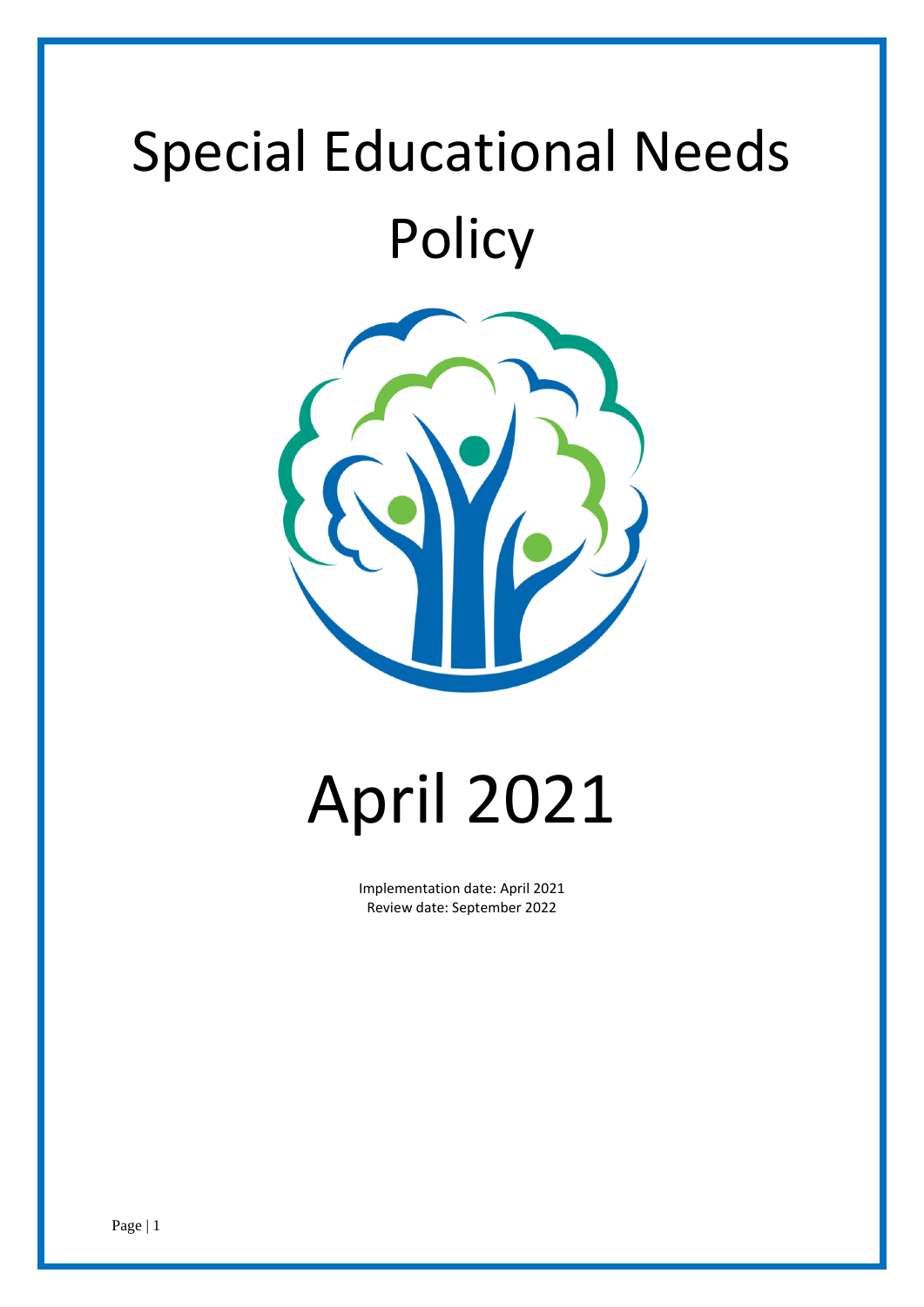#### **SPECIAL EDUCATIONAL NEEDS POLICY**

This policy should be read in conjunction with The Code of Practice, The SEND Information Report and the following:

- Equality Policy;
- Accessibility Plan;
- Assessment for Learning;
- Anti-Bullying Policy;
- Medical Needs Policy.

### **LEGISLATION AND GUIDANCE**

- This policy is based on the statutory Special Educational Needs and Disability (SEND) Code of Practice and the following legislation:
- Part 3 of the Children and Families Act 2014, which sets out schools' responsibilities for pupils with SEN and disabilities
- The Special Educational Needs and Disability Regulations 2014, which set out schools' responsibilities for education, health and care (EHC) plans, SEN co-ordinators (SENCOs) and the SEN information report

### **DEFINITIONS**

A pupil has SEN if they have a learning difficulty or disability which calls for special educational provision to be made for them.

They have a learning difficulty or disability if they have:

- a.) A significantly greater difficulty in learning than the majority of the others of the same age, or
- b.) A disability which prevents or hinders them from making use of facilities of a kind generally provided for others of the same age in mainstream schools.

Special educational provision is educational or training provision that is additional to, or different from, that made generally for other children or young people of the same age by mainstream schools.

#### **OUR AIM**

At Bunwell Primary School we currently provide additional and/or different provision for a range of needs. The purpose of identification is to work out what action the school needs to take, rather than to fit a child into a category. It is often found that children's needs do not fit neatly into one category or area and their needs can overlap significantly into several areas. These needs can also change over time.

The areas of difficulties are identified by the SEN Code of Practice 2014 as:

- Communication and Interaction (C&I)
- Cognition and Learning (C&L)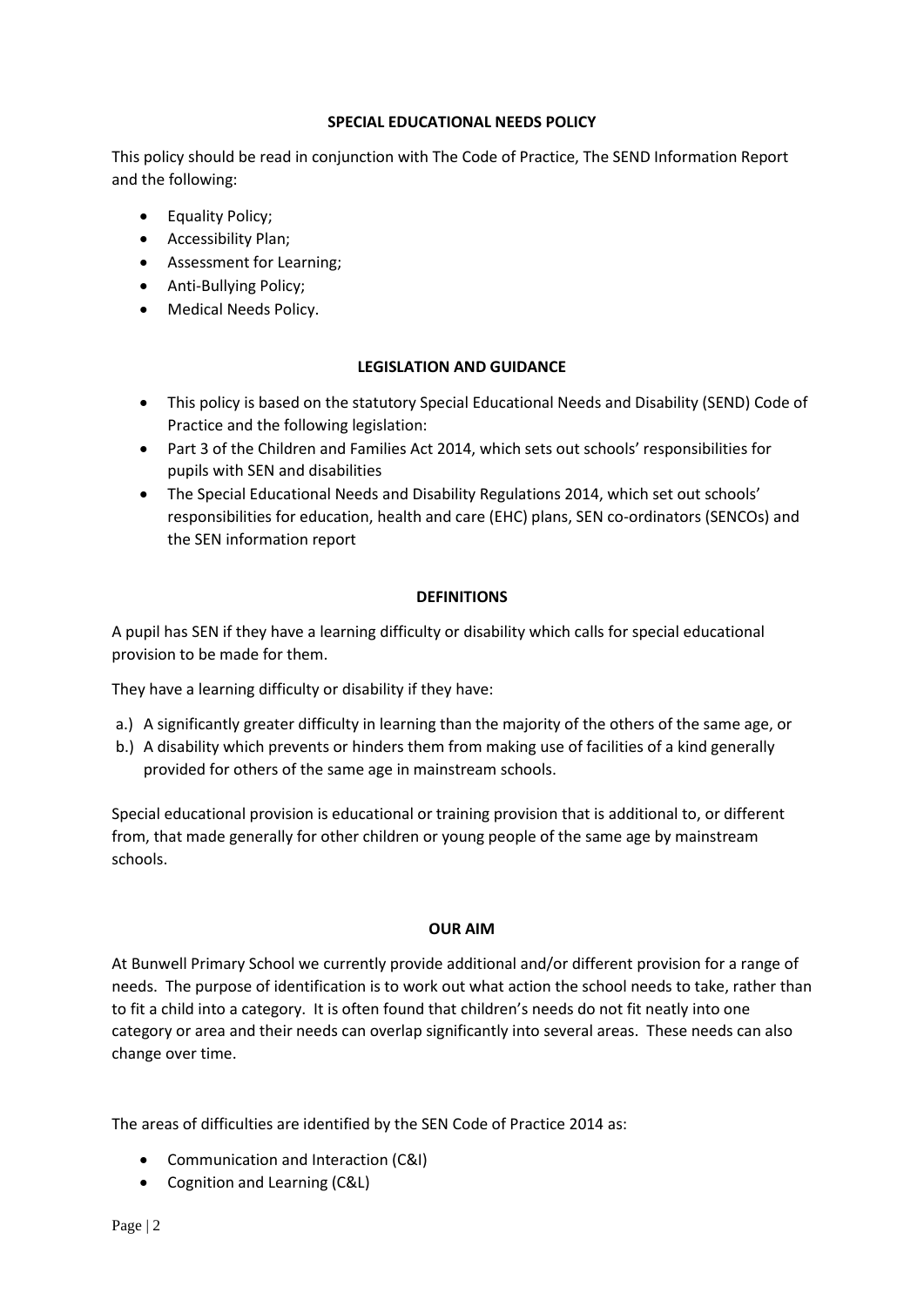- Social, Mental and Emotional Health(SEMH)
- Physical and/or Sensory (PS)

At Bunwell Primary School we are committed to provide all children, including those with special educational needs and disabilities with a broad and balanced academic and social curriculum which is accessible to all. We ensure that all children are fully included in all aspects of school life and feel equally valued and fully part of the school community.

To achieve this aim:

- We strive to establish a fully inclusive school, eliminate prejudice and discrimination and create an environment where all children can be happy feel safe and flourish.
- We respond to the children in ways which take account of their varied needs and life experiences.
- We are committed to identifying children's special educational need/s at the earliest point and then making effective provision to ensure improvement in long term outcomes.
- We aim to work in close partnership with parents and carers to achieve these aims. This includes ensuring parents/carers are able to participate fully in decisions and are provided with information and the support necessary to enable this.
- We support children to participate in discussions and express their views and be fully involved in decisions which affect them.
- We work in close partnership with a range of specialist agencies to enable us to provide effective targeted support.
- We provide support, advice and training for all staff working with children with SEND to enable them to be increasingly able to adapt teaching and resources to respond to the strengths and needs of all children.
- We employ a qualified Special Needs Coordinator who will have responsibility for the day to day operation of the SEN policy and coordination of specific provision made to support individual pupils with SEND, including those who have EHC plans.

# **ROLES AND RESPONSIBILITIES**

Provision for pupils with special educational needs is a matter for the school as a whole.

#### **Governing Body**

The governing body will have the following responsibilities. They will:

- appoint a governor with specific responsibility for SEN:
- have regard to the SEND Code of Practice and should oversee the implementation of the reform and provide strategic support to the head teacher
- publish information on the school's website about the implementation of the governing body's or the proprietor's policy for pupils with SEN.
- ensure that there is a qualified teacher designated as SENCO.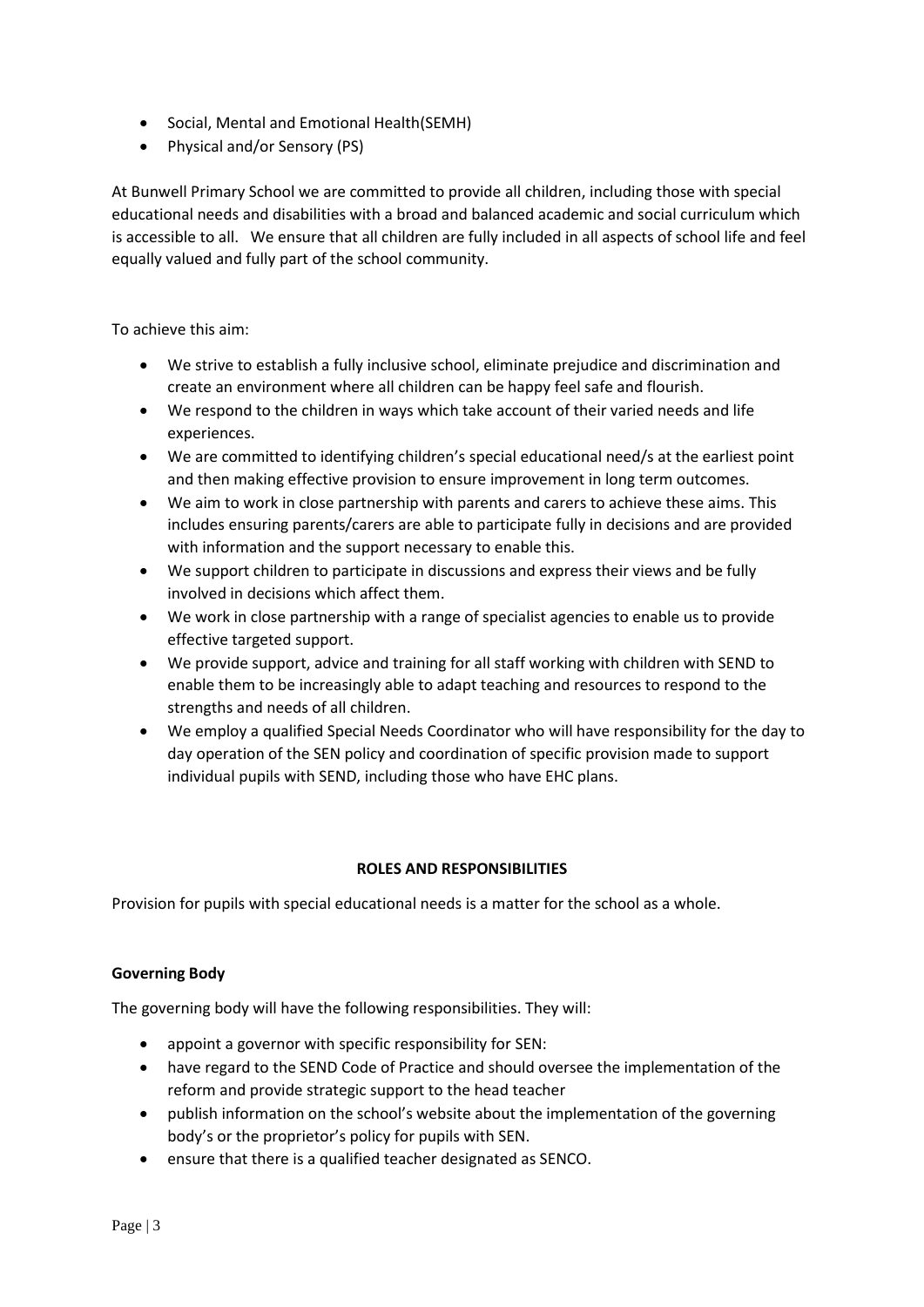- cooperate generally with the local authority including in developing the local offer and when the school is being named in an EHC plan.
- ensure that arrangements are in place in schools to support pupils at school with medical conditions.
- publish information about the arrangements for the admission of disabled children, the steps taken to prevent disabled children being treated less favourably than others, the facilities provided to assist access of disabled children, and their accessibility plans.
- ensure that all governors are aware of the school's SEN provision including the deployment of funding, equipment and personnel.

# **The Head teacher**

The head teacher will have the following responsibilities. They will:

- take overall responsibility for implementing the Code of Practice.
- ensure that the SENCO has adequate time to carry out duties and is able to influence strategic decisions about SEN.
- ensure the wider school community understands the implications of SEN provision for whole school improvement (from governors to classroom teachers and teaching assistants).
- put in place arrangements to ensure parents are regularly engaged in discussions about the progress of their child.
- ensure a process is in place for involving parents and young people in reviewing provision and planning for those currently on school action/plus and any newly identified pupils with SEN.
- report to the governing body how resources are deployed to meet provision.

#### **The Special Educational Needs Co-ordinator (SENCO)**

The role of the SENCOs includes:

- oversee day-to-day operation of school's SEN policy;
- coordinating provision for children with SEN;
- liaise with designated teacher where a Looked after Child has SEN;
- overseeing SEN support plans and ensuring teachers and support staff work closely with parents/ carers to follow a graduated approach to SEN Support;
- advise on use of delegated budget/ other resources; liaise with parents of children with SEN;
- maintain links with other education settings and outside agencies;
- liaise with potential next providers of education;
- work with head and governors on Equality Act; and
- ensure that SEN records are up to date.
- contribute to the in service training of staff.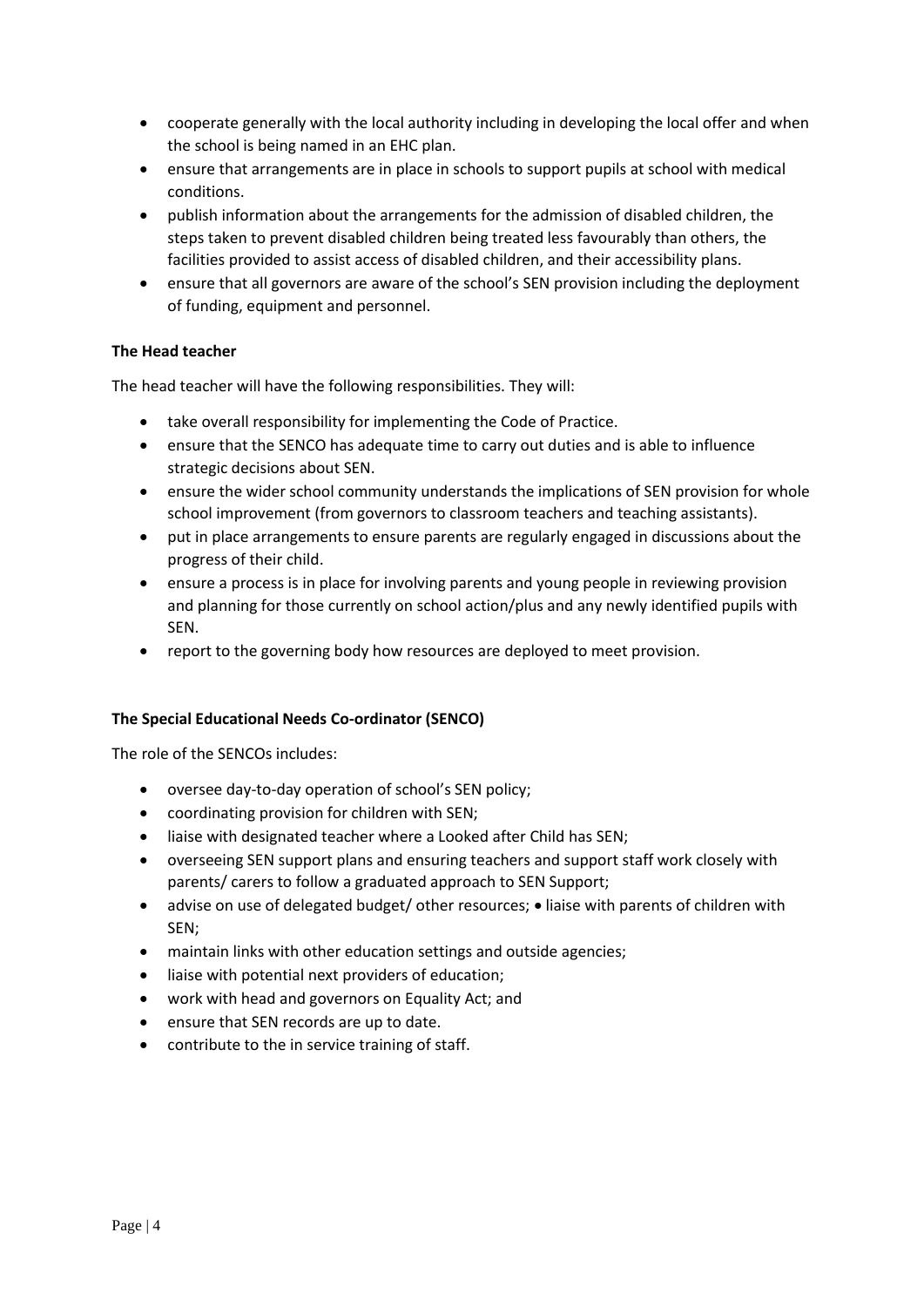# **Class Teachers**

Class teachers have the following responsibility to:

- provide 'Quality First Teaching' and a graduated approach of assess, plan, do, review.
- focus on outcomes for the child: Be clear about the outcome wanted from any SEN support.
- be responsible for meeting special educational needs: Use the SENCO strategically to support the quality of teaching, evaluate the quality of support and contribute to school improvement.
- have high aspirations for every pupil: Set clear progress targets for pupils and be clear about how the full range of resources are going to help reach them.
- work in partnership with pupils and parents/carers in planning and reviewing progress, seek their views and provide regular updates on progress.

#### **SEN Support Staff**

Class teachers work with SEN support staff to plan effective provision for pupils with SEN. Effective liaison between support staff and class teachers is essential to ensure planned activities are linked to targets set out in support plans.

- TAs are part of the whole school approach to SEN working in partnership with the class teacher and the SENCO to deliver pupil progress and to narrow gaps in performance.
- The support they give should be focused on the achievement of specific outcomes within the graduated approach to SEN support agreed with parents in the context of high quality teaching overall.
- TAs can be part of a package of support for the individual child but should never be a substitute for the teacher's involvement with that child.

#### **IDENTIFICATION OF SEN**

We are committed to ensuring that all children have access to learning opportunities and for those who are at risk of not making progress, we will intervene. Only the children who need provision that is additional to and/or different from that which is offered in class in order to overcome the barrier to the learning will be identified as having SEN. When a child is identified as having SEN they will placed on the SEN record as requiring SEN support.

In order to identify the children who have SEN we follow a range of procedures, which include:

- Discussions with parents/carers
- Discussion with other settings, such as nurseries, childminders or playgroups
- Classroom observations
- Targeted programmes set by the teacher to address the areas posing difficulty
- Monitoring work and progress over time through pupil progress meetings
- Assessment data tracking system (Pupil Asset)
- Evaluating the impact of any adjustments that have been made for the child
- Working with the child and parents/carers to identify strengths and barriers to learning to consider the best way to build on these strengths and overcome barriers to learning.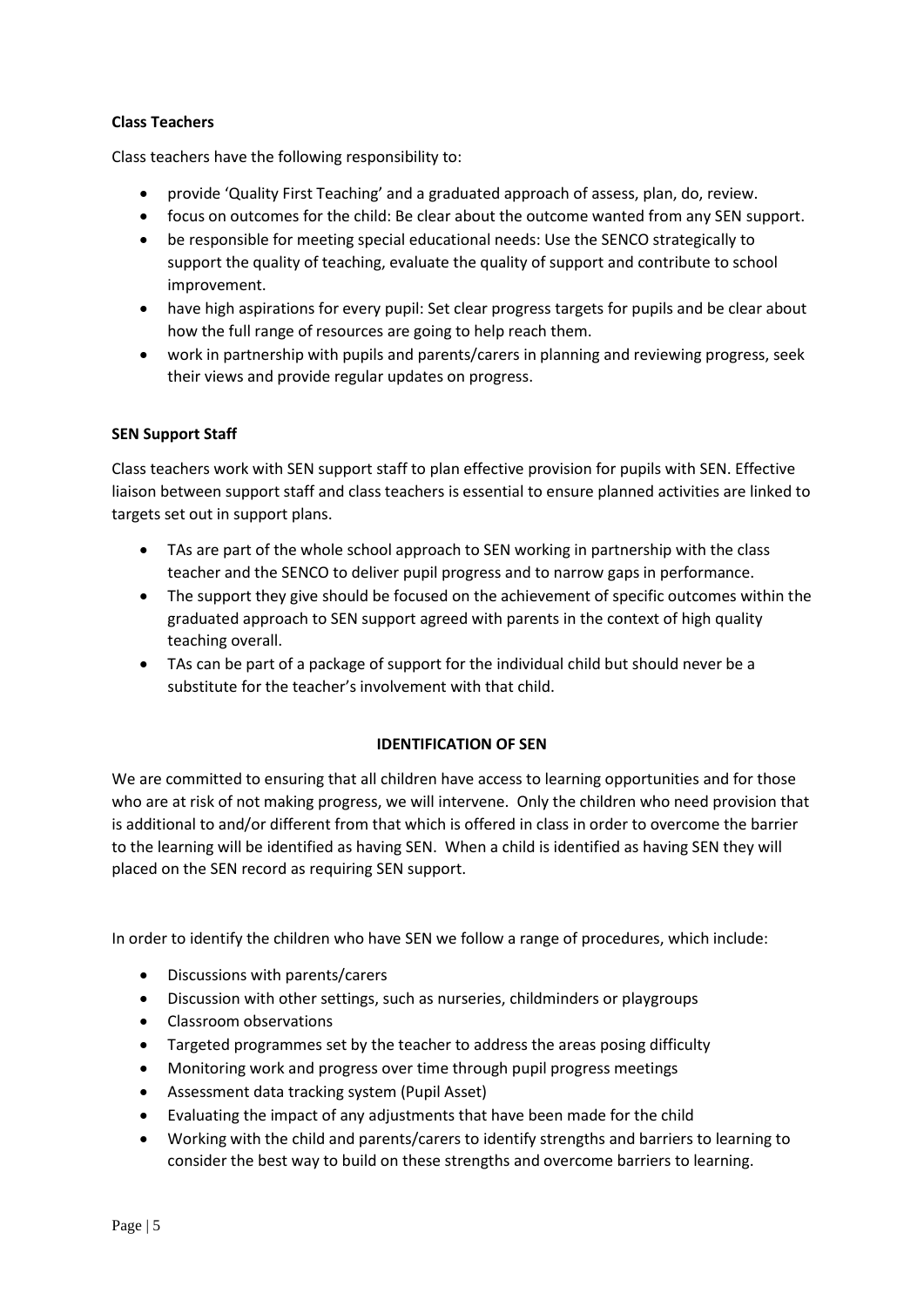• The use of a range of assessment materials that have been purchased by the school that can be used to identify strengths and areas of difficulties.

If necessary the SENCO, in partnership with parents/carers and the child, may refer to outside agencies for additional support and advice.

#### **RECORDING SEN**

At Bunwell Primary School we have processes that we use in order to assess, monitor and review the support that is given to children who have been identified as having SEN and/or a disability.

**SEN/Disability Record** – Children who have been identified as having SEN and/or a disability are, with the agreement of the child's parents/carers, recorded on the school's SEND record. The record includes the child's name, date of birth, barriers to learning and the agencies that are involved in their support. This record is kept to ensure that we can monitor the children's progress effectively. We monitor and review the children's needs regularly and as the child's needs change it may mean that they no longer need to be on the record. If this is the case, then we speak to the child's parents/carers about this.

**In Class Support Sheet** – These are done at the beginning of each new academic year by the class teacher with each child who has been identified as having SEN and/or a disability and are reviewed termly. This sheet identifies the adjustments and support given to individual children to help support them with their learning in class.

**Individual Learning Plans** – An Individual Learning Plan is written and reviewed termly for some children who have been identified as having SEN and/or a disability. The plan outlines areas of need and identifies how these needs will be meet. Not every child identifies as having SEN and/or a disability will need one of these plans and they are only written, where it is deemed relevant and meaningful.

**Provision Map** – This identified the provision/interventions offered to children who have been identified as having SEN and/or a disability. It is reviewed and updated termly.

**Intervention monitoring sheet** – Some children who have been identified as having SEN and/or a disability will take part in small group and/or individual interventions. The progress the children make is monitored and the impact of the intervention is assessed.

**Transfer of Information** – When a child moves into a new class or leaves the school the transfer of information will be the responsibility of the SENCO.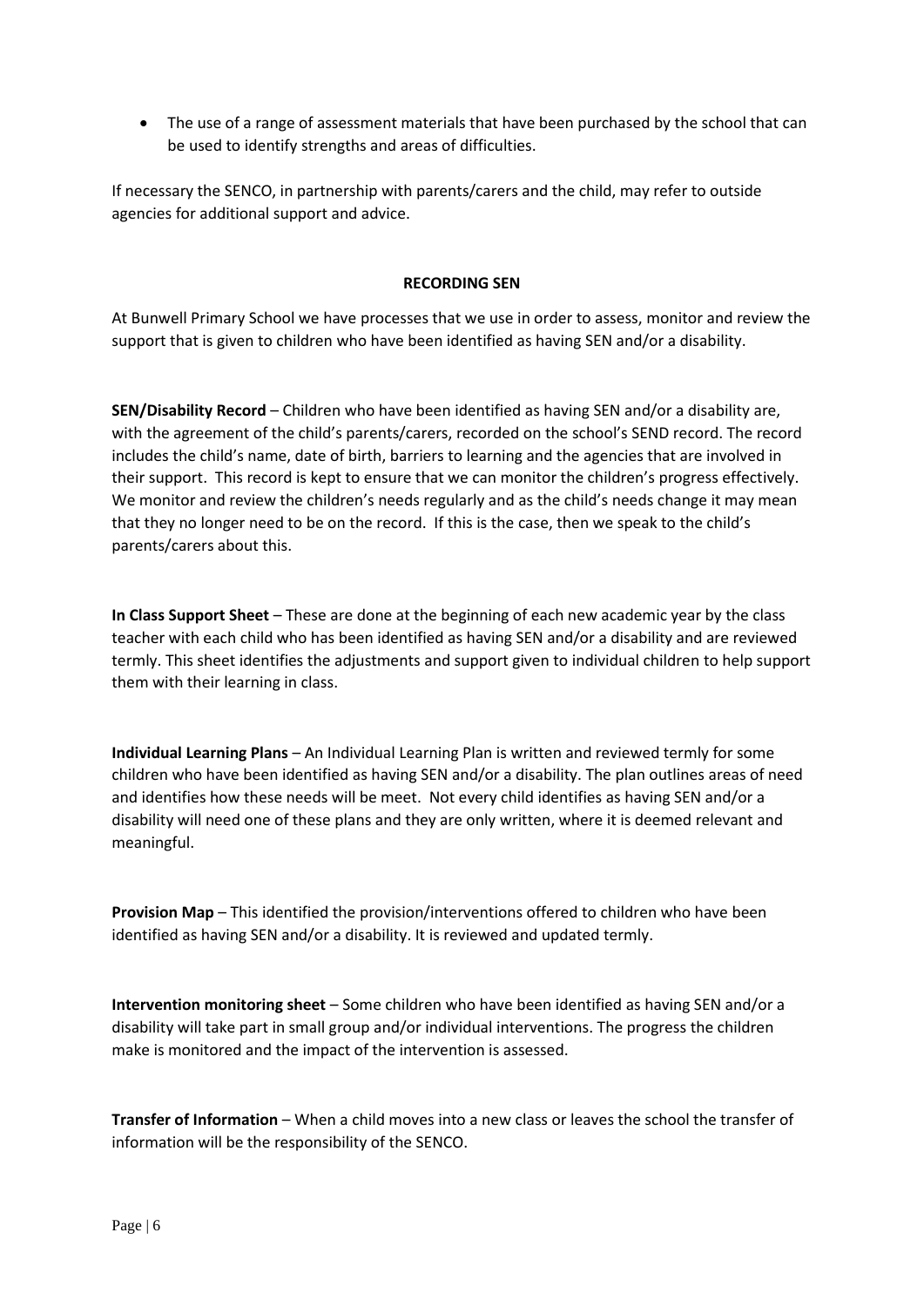# **REFERAL FOR EDUCATION, HEALTH AND CARE ASSESSMENT**

The majority of children and young people who have SEN or disabilities will have their needs met within the school. A small percentage of children and young people with significant and/or complex needs may require an Education, Health and Care needs assessment in order for the local authority to decide whether it is necessary for it to make provision in accordance with an EHC plan (EHCP).

To inform this decision the local authority will expect to see evidence of action taken by the school. These include:

- Records of regular interventions, strategies, reviews and their outcomes;
- The pupil's health including the child's medical history where relevant;
- Early Learning Goals and National Curriculum levels of attainment in literacy and mathematics;
- Educational and other assessments, for example from an advisory specialist support teacher or an educational psychologist;
- Views of the parents and of the child;
- Involvement of other professionals such as health, social services or education welfare service.
- Costed provision maps

# **EDUCATION, HEALTH AND CARE PLAN (EHCP)**

An EHCP includes the following and will be reviewed annually:

- The pupil's name, address and date of birth;
- Details of all of the pupils' special needs, including health needs;
- Identification of the special educational provision necessary to meet the pupil Special Educational Needs;
- Short term targets for the child to work towards;
- Identification of the type and name of the school where the provision is to be made;
- Relevant non-educational needs of the child;
- Information on non-educational provision;
- Reports and views of any other specialist involvement.

All children with EHCP will have short-term targets set for them that have been established after consultation with parents, and the child. An EHCP will be reviewed annually and will last until the child is 25, or all targets are met.

# **ANNUAL REVIEWS**

It is a statutory requirement for children with an EHCP to have an Annual Review. At Bunwell Primary School we hold annual reviews for children with an EHCP and termly reviews for those on SEN support.